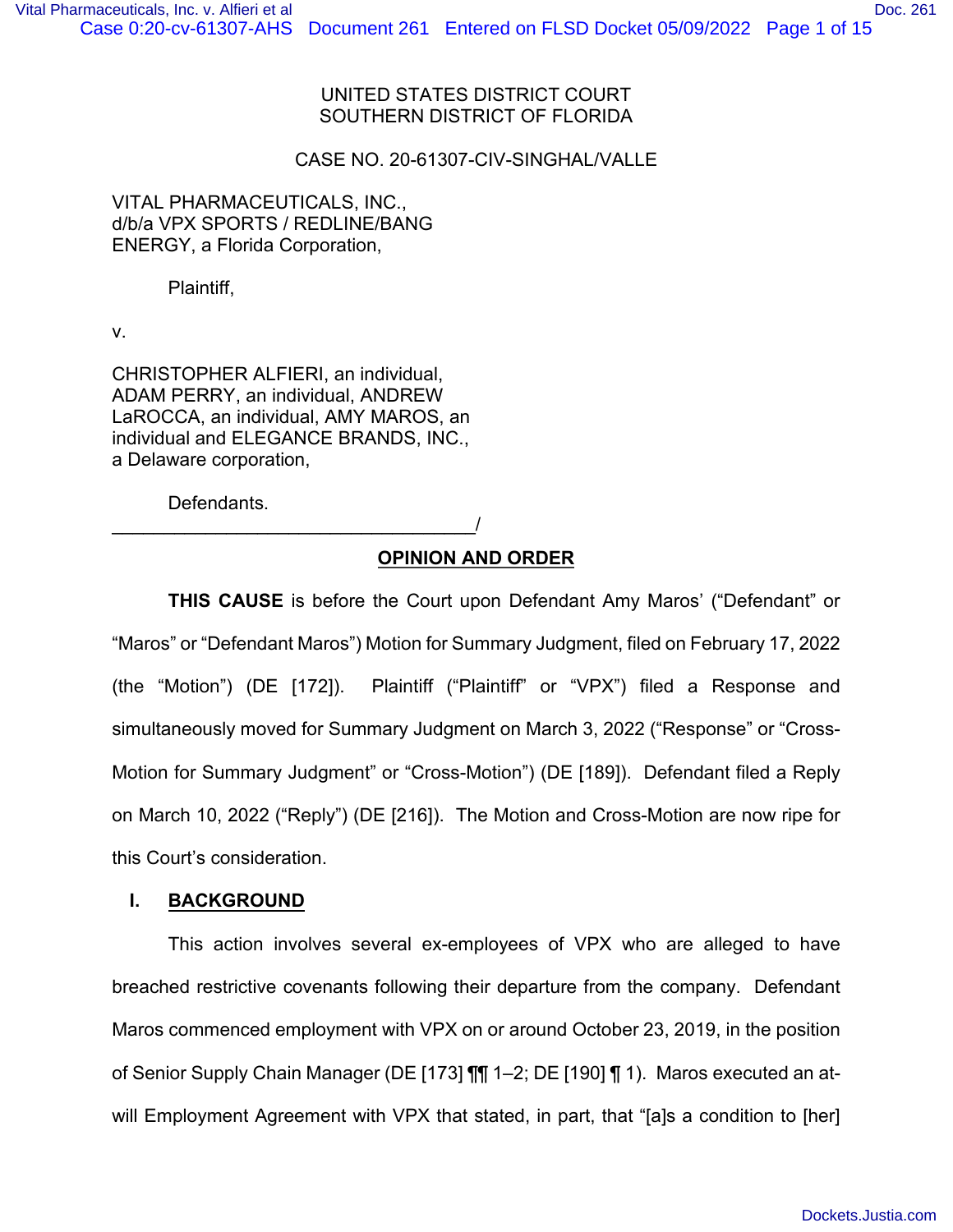employment with [VPX], [Maros] shall be required to review, sign, and return to [VPX] its 'Invention, Non-Disclosure, Non-Competition, and Non-Solicitation Agreement,' which shall be made a part of this Agreement." (DE [178-3 ¶ 11). Maros admitted that she executed the "Invention, Non-Disclosure, Non-Competition, and Non-Solicitation Agreement" (hereinafter the "agreement" or "Maros' agreement"). (DE [178-5], at 23:21– 24:5).

In her role at VPX, she had knowledge of pricing information from suppliers, including the costs of goods from specific suppliers. (DE [173] ¶ 3). While Maros did not work on the sales of energy drinks, VPX contends she attended meetings where the costs for "full goods" and specific strategies concerning prices were discussed. (DE [190] ¶ 3). In her role as Senior Supply Chain Manager, VPX claims she had significant access to VPX's contracts with third-party vendors including raw material suppliers, co-packers, shipping companies, canning companies, and wholesalers. DE [190] ¶ 7. VPX further claims she also had access to specific and detailed business plans and strategies, which included VPX's vendor cost and margin and related strategies for existing products and products in development. *Id.* VPX adds that Maros was given access to information by VPX through management level business meetings, smartsheets, and other electronic communications sent to the company and provided via secure emails. *Id.* ¶ 9. And critically, on Maros' personal thumb drive that she kept after departing VPX, VPX claims she continued to possess thousands of VPX documents, including confidential co-packing services agreements (which contained information regarding VPX product formulas), a canning company agreement, a separate confidential distributor agreement, a "process document," vendor agreements that included costs of goods, and other relevant confidential VPX materials. (DE [190] ¶ 3).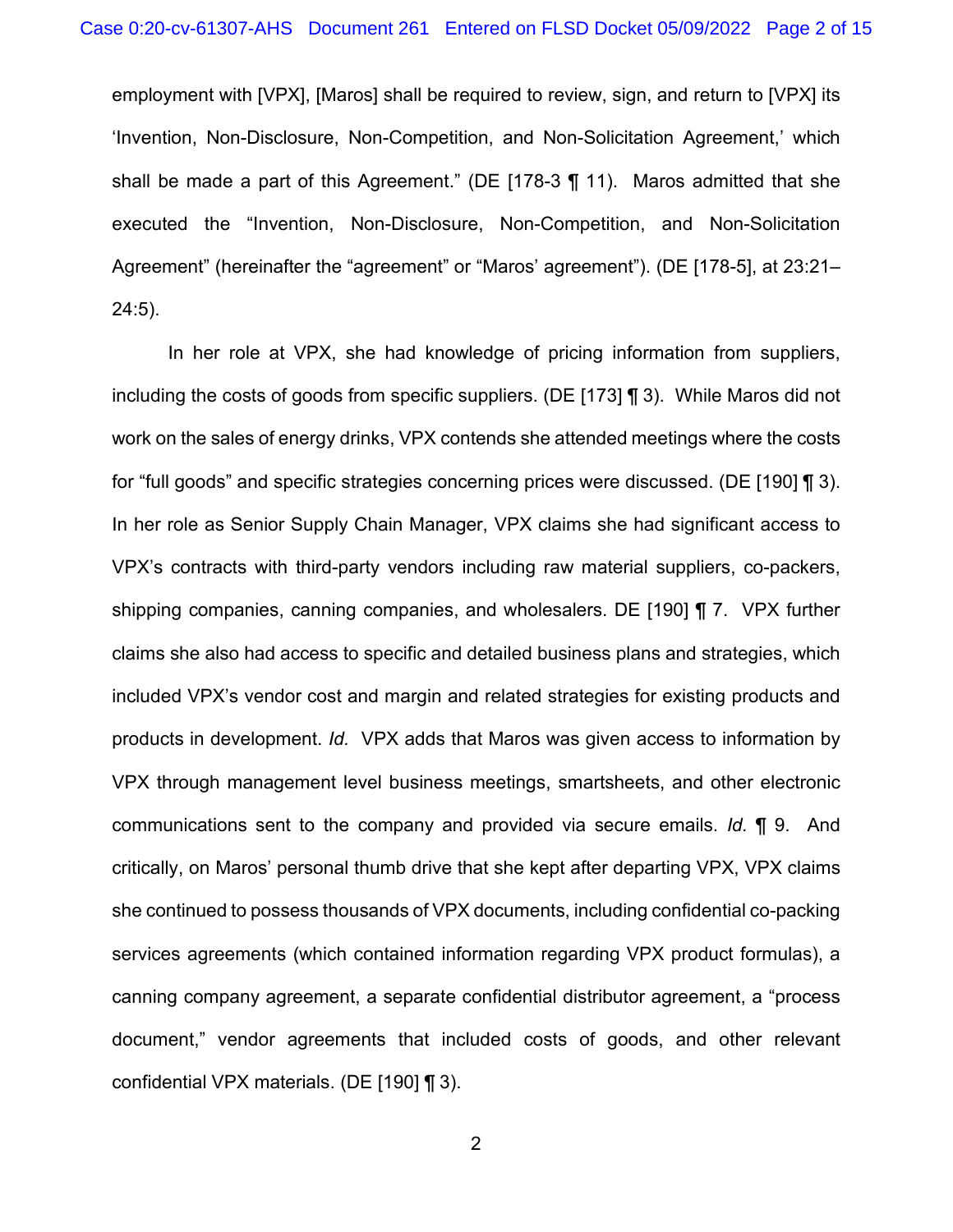Maros resigned from VPX on May 26, 2020, and began working for Elegance Brands, a competitor of VPX, on June 1, 2020. (DE [178-10]; DE [190] ¶ 6). However, Maros continued to be paid as a VPX employee through June 17, 2020. During this time period—after resigning from VPX and beginning to work for Elegance Brands—VPX alleges Maros forwarded VPX materials to her personal email and maintained possession of her personal thumb drive containing thousands of VPX materials. (DE [25-30A]); DE [25-31A]; DE [25-47A]).

VPX contends that Maros' job responsibilities at Elegance involved managing the logistics of raw ingredient procurement. (DE [190] ¶ 9). According to VPX, Maros assisted with quality control and various operational matters, managed vendor relationships, managed purchase orders, handled imports and exports, handled claims and forecasts, and managed procurement and transportation. *Id.* Moreover, VPX adds Maros "had access to operations information related to [her] job duties such as vendors, ingredients, packaging, and copacking pricing." *Id.*

### **II. LEGAL STANDARD**

Pursuant to Federal Rule of Civil Procedure 56(a), summary judgment "is appropriate only if 'the movant shows that there is no genuine [dispute] as to any material fact and the movant is entitled to judgment as a matter of law.'" *Tolan v. Cotton*, 572 U.S. 650, 656–57 (2014) (per curiam) (quoting Fed. R. Civ. P. 56(a));<sup>1</sup> *see also Alabama v. North Carolina*, 560 U.S. 330, 344 (2010). "By its very terms, this standard provides that the mere existence of some alleged factual dispute between the parties will not defeat an otherwise properly supported motion for summary judgment; the requirement is that there be no genuine issue of material fact." *Anderson v. Liberty Lobby, Inc.*, 477 U.S. 242,

<sup>1</sup> The 2010 Amendment to Rule 56(a) substituted the phrase "genuine dispute" for the former "'genuine issue' of any material fact."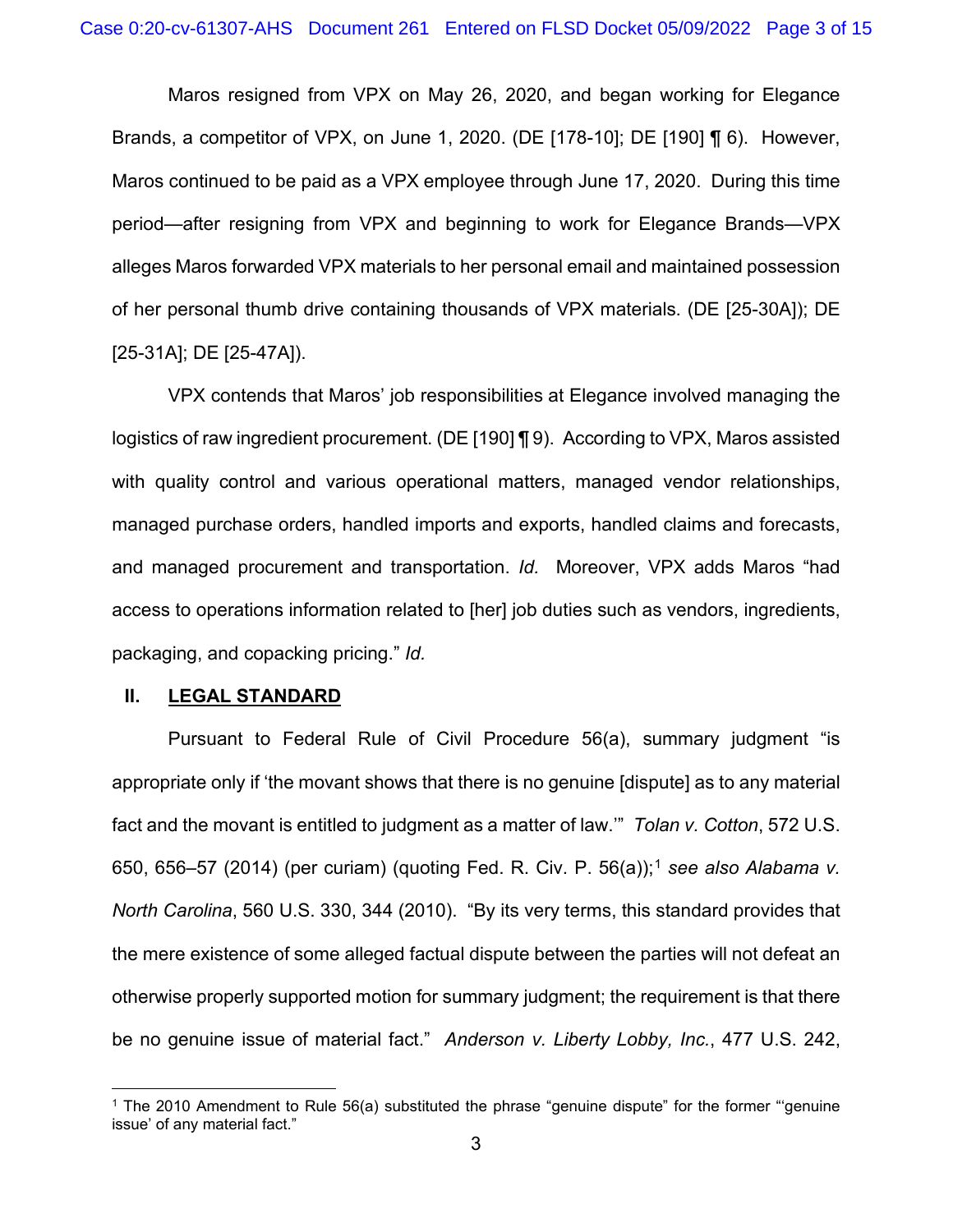247–48 (1986). An issue is "genuine" if a reasonable trier of fact, viewing all the record evidence, could rationally find in favor of the nonmoving party in light of his burden of proof. *Harrison v. Culliver*, 746 F.3d 1288, 1298 (11th Cir. 2014). And a fact is "material" if, "under the applicable substantive law, it might affect the outcome of the case." *Hickson Corp. v. N. Crossarm Co.*, 357 F.3d 1256, 1259–60 (11th Cir. 2004). "[W]here the material facts are undisputed and do not support a reasonable inference in favor of the non-movant, summary judgment may properly be granted as a matter of law." *DA Realty Holdings, LLC v. Tenn. Land Consultants*, 631 Fed. Appx. 817, 820 (11th Cir. 2015).

The Court must construe the evidence in the light most favorable to the nonmoving party and draw all reasonable inferences in that party's favor. *SEC v. Monterosso*, 756 F.3d 1326, 1333 (11th Cir. 2014). However, to prevail on a motion for summary judgment, "the nonmoving party must offer more than a mere scintilla of evidence for its position; indeed, the nonmoving party must make a showing sufficient to permit the jury to reasonably find on its behalf." *Urquilla-Diaz v. Kaplan Univ.*, 780 F.3d 1039, 1050 (11th Cir. 2015). "[T]his, however, does not mean that we are constrained to accept all the nonmovant's factual characterizations and legal arguments." *Beal v. Paramount Pictures Corp.*, 20 F.3d 454, 459 (11th Cir. 1994).

### **III. DISCUSSION**

Defendant Maros first contends that VPX has failed to prove the existence of any injury stemming from Maros' subsequent employment. *See* Motion, at 5. Second, Maros asserts that the Eleventh Circuit decision on the preliminary injunction in this case (DE [175]) controls the disposition of VPX's claims against Maros. *Id.* at 10–13. According to Maros, that decision conclusively established that Maros did not breach the nondisclosure and non-solicitation covenants. *Id.* Maros adds that the decision additionally established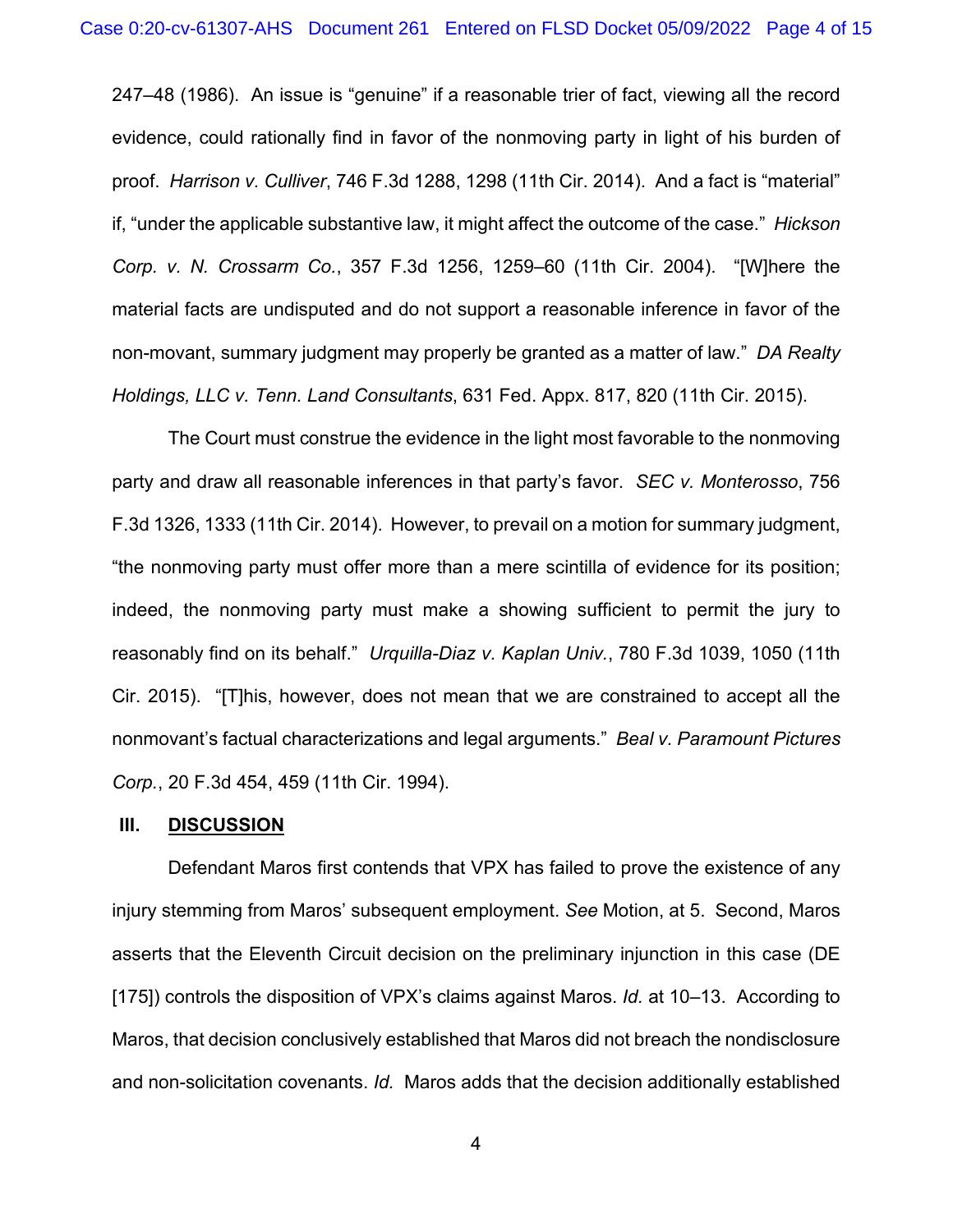that VPX failed to prove a legitimate business interest in its customer relationships because it did not describe the identity of specific customers or show the substantiality of the relationship with those customers. *Id.*

VPX, in turn, responds that its restrictive covenants are enforceable because it has evidentiary support for its legitimate business interests. *See* Response, at 3–9. Moreover, VPX contends that it has evidentiary support of irreparable harm to justify a permanent injunction under Section 7.B(i) of Maros' agreement. *Id.* at 9–12. VPX argues Maros should be enjoined from maintaining, using, or disseminating VPX's confidential information. *Id.* VPX adds that the balance of hardships weighs in favor of VPX. *Id.* Second, VPX argues that the Eleventh Circuit decision (DE [175]) does not control the disposition of this action at this stage and is limited to the preliminary injunction that it adjudicated. *See* Response, at 13–15. Third, VPX asserts that it has suffered several types of damages because of Maros' breaches. *Id.* at 16–20.

### **A. The-Law-of-the-Case Doctrine**

The law-of-the-case doctrine provides that "when a court decides upon a rule of law, that decision should continue to govern the same issues in subsequent stages in the same case." *Mussacchio v. United States*, 577 U.S. 237, 244–45 (2016) (citing *Pepper v. United States*, 562 U.S. 476, 506 (2011)). This doctrine "bars consideration of only those legal issues that were actually, or by necessary implication, decided in the former proceeding." *Jackson v. State of Alabama Tenure Com'n*, 405 F.3d 1276, 1283 (11th Cir. 2005) (cleaned up). In the Eleventh Circuit's decision in this case, the court noted that "findings of fact and conclusions of law made by a court granting a preliminary injunction are not binding at trial on the merits." *E.g.*, *Vital Pharm., Inc. v. Alfieri*, 23 F.4th 1282, 1289 (11th Cir. 2002) (citations omitted); (DE [175]). Thus, "[c]onsequently, [a] Court's order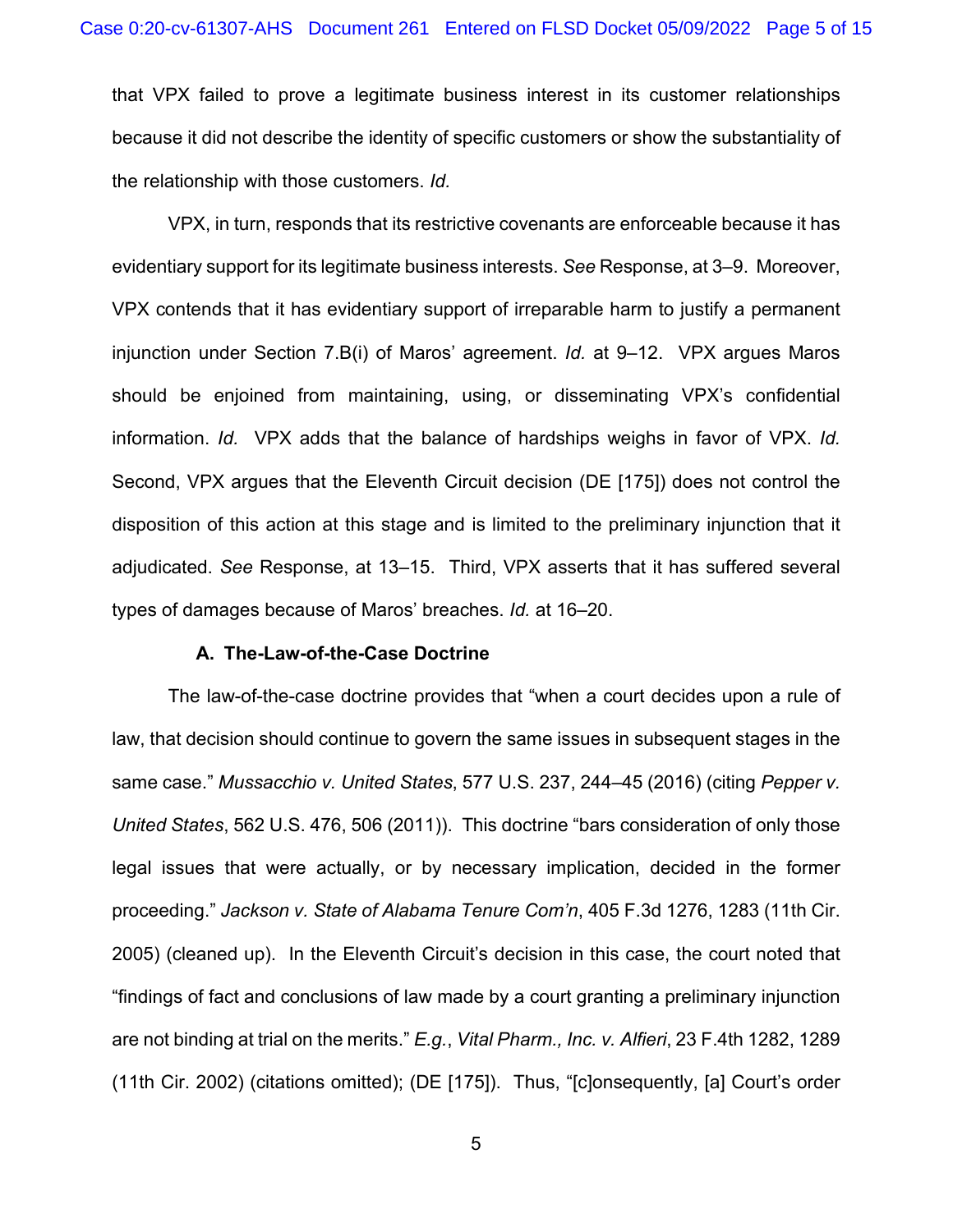denying [a party] a preliminary injunction has not resolved [the] dispute [because] [e]vidence generated in discovery may result in a ruling in [the party's] favor at summary judgment or trial." *Central Yacht Agent, Inc. v. Virgin Island Charter Yachts*, 2008 WL 11333152, at \*2 (S.D. Fla. 2008). Moreover, reliance on "factual findings at the preliminary injunction stage [is] improper at the summary judgment [stage] because findings of fact and conclusions of law made by a court granting a preliminary injunction are not binding at trial on the merits." *J-B Weld Co., LLC v. Gorilla Glue Co.*, 978 F.3d 778, 794 (11th Cir. 2020) (quoting *Univ. of Tex. V. Camenisch*, 451 U.S. 390, 395 (1981)) (cleaned up).

Applied here, the Eleventh Circuit's preliminary injunction ruling did not actually decide the factual issue of whether VPX has suffered irreparable injury for the purposes of trial. And the Eleventh Circuit's decision on whether VPX had legitimate business interests justifying its restrictive covenants was made based upon the factual record and then-present arguments before the court. Since then, VPX has amended its complaint to include allegations that individual defendants breached non-disclosure covenants, discovery has occurred, and depositions have been taken. As will be discussed *infra*, the legitimate business interests that are now alleged to justify VPX's restrictive covenants include, *inter alia*, VPX's confidential business information. *See* Fla. Stat. § 542.335(1)(b). Thus, Chief Judge Pryor's well-reasoned analysis in the preliminary injunction decision, which hung its hat on rejecting VPX's single purported legitimate business interest in its customer relationships, is simply out-of-date at this point.

## **B. Enforceability of the Restrictive Covenant**

Under Fla. Stat. § 542.335, to enforce a restrictive covenant, a party must show (1) the covenant is in writing, (2) one or more legitimate business interests justify the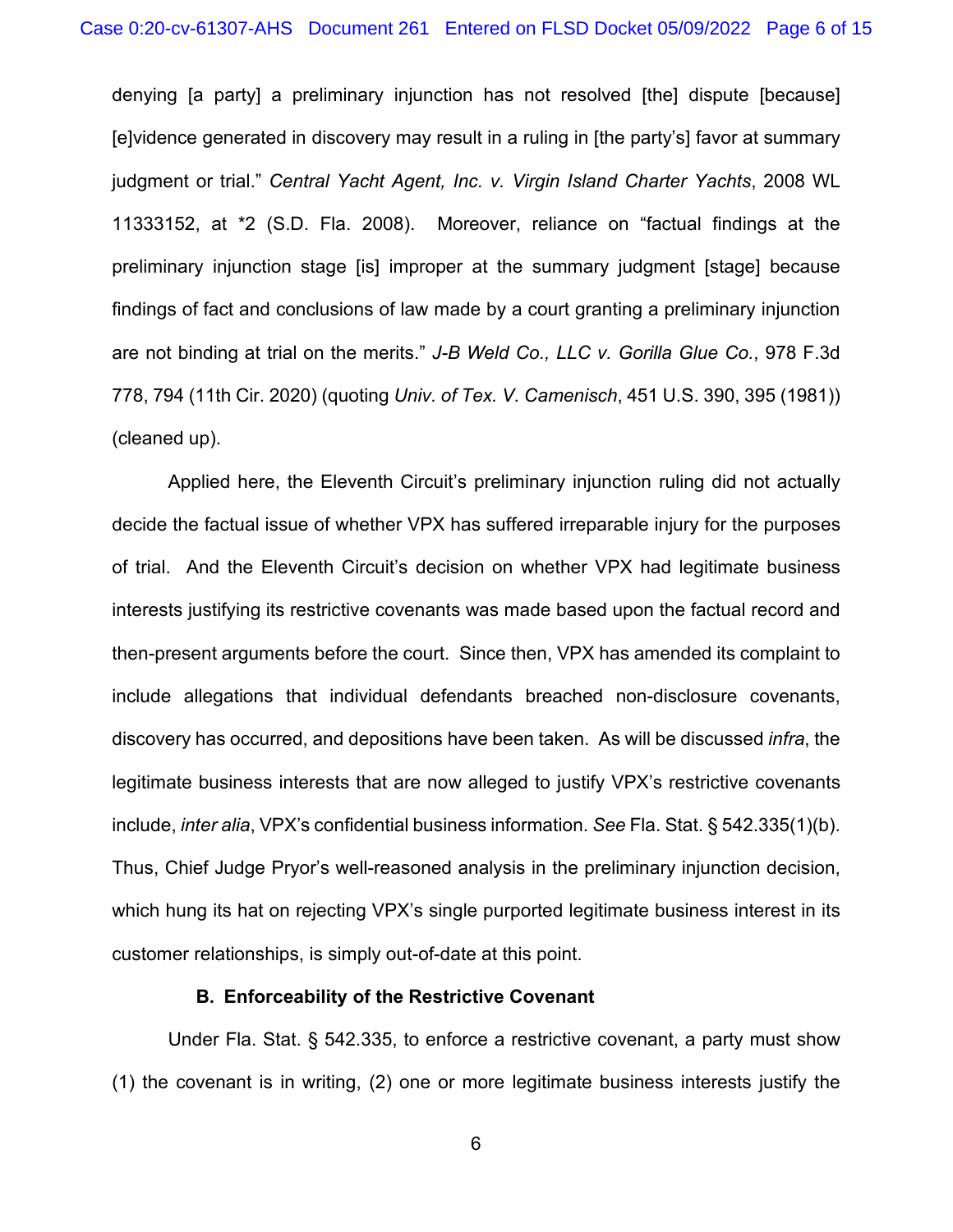restrictive covenant, and (3) the contractually specified restraint is reasonably necessary to protect the legitimate business interest(s) justifying the restriction. Fla. Stat. § 542.335. In determining the enforceability of a restrictive covenant, a court "[s]hall not consider any individualized economic or other hardship that might be caused to the person against whom enforcement is sought."  $\S$  542.335(g)(1). Furthermore, "[a] court shall enforce a restrictive covenant by any appropriate and effective remedy, including, but not limited to, temporary and permanent injunctions. The violation of an enforceable restrictive covenant creates a presumption of irreparable injury to the person seeking enforcement of a restrictive covenant." § 542.335(j). It is undisputed that the covenant is in writing. Accordingly, the Court will analyze (i) whether there is one or more legitimate business interests justifying the restrictive covenant, and (ii) whether the contractually specified restraint(s) is reasonably necessary to protect the legitimate business interest(s).

### 1. Legitimate Business Interests

Under Fla. Stat. § 542.335(1)(b), legitimate business interests that justify a restrictive covenant include (1) trade secrets, (2) valuable confidential business or professional information, (3) substantial relationships with specific prospective or existing customers, and (4) customer goodwill. Moreover, the statute "protects a plethora of protected legitimate business interests far beyond those explicitly listed in the subject statute." *White v. Mederi Caretenders Visiting Servs. Of Se. Fla., LLC*, 226 So. 3d 774, 786 (Fla. 2017). Because the "legitimate business interests listed in the statute are not exclusive," a court can "examine the particular business plans, strategies, and relationships of a company in determining whether they qualify as a business interest worthy of protection." *Infinity Home Care, L.L.C. v. Amedisys Holding, LLC*, 180 So. 3d 1060, 1065 (Fla. 4th DCA 2015). The Florida Supreme Court has defined legitimate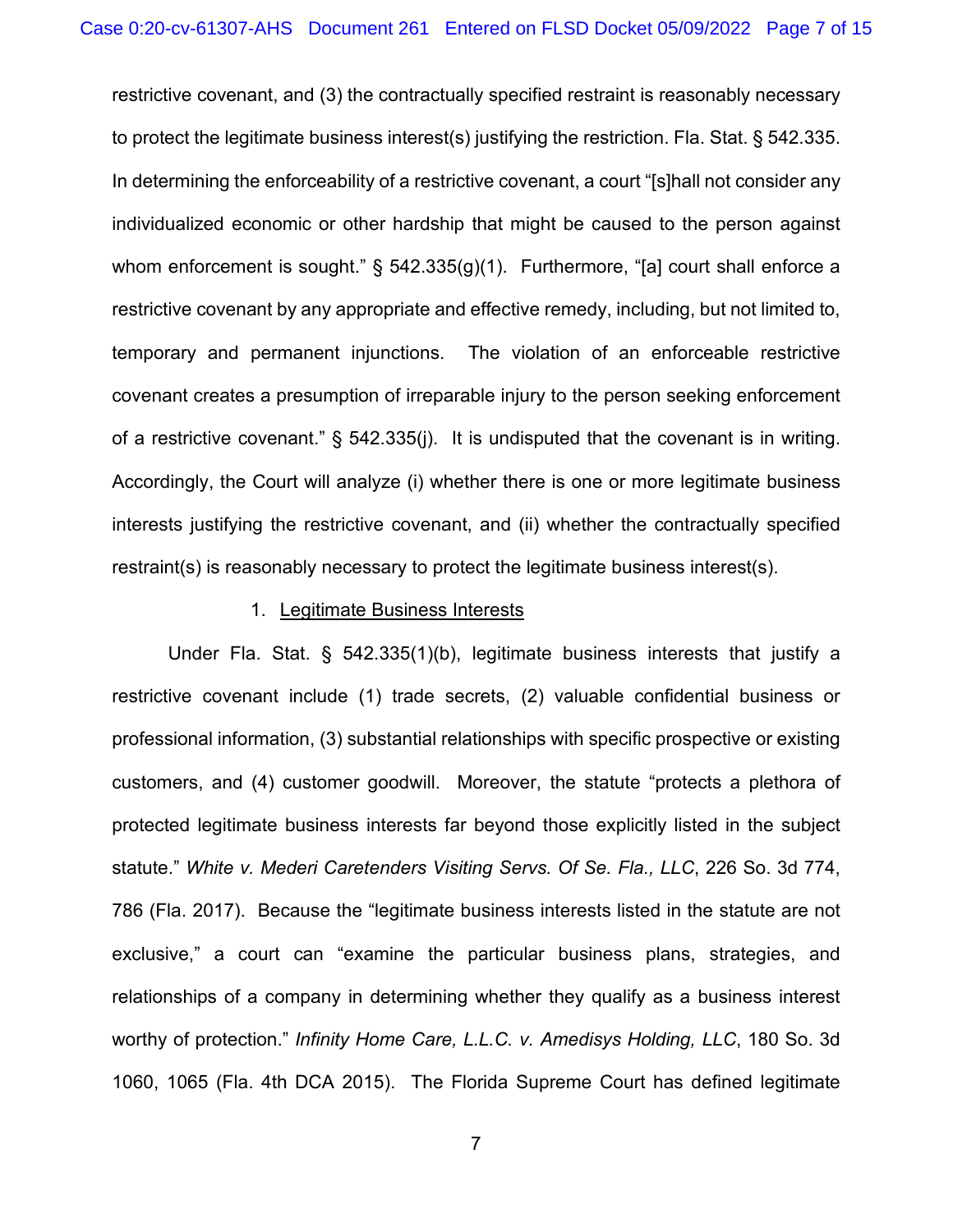business interest as "an identifiable business asset that constitutes or represents an investment by the proponent of that restriction such that, if that asset were misappropriated by a competitor (i.e., taken without compensation), its use in competition against its former owner would be unfair competition." *White*, 226 So. 3d at 784. Section 542.335(h) requires courts to "construe a restrictive covenant in favor of providing reasonable protection to all legitimate business interests established by the person seeking enforcement," Fla. Stat. § 542.335(h), and a party seeking to enforce a restrictive covenant need only establish one legitimate business interest, *Proudfoot Consulting Co. v. Gordon*, 576 F.3d 1223, 1233 (11th Cir. 2009).

Here, VPX asserts that it has a legitimate business interest in its vendors, supply chain, business strategy, and product information. According to VPX, Maros, as VPX's supply chain manager, had access to VPX's contracts with third-party vendors including raw material suppliers, co-packers, shipping companies, canning companies, and wholesalers. *See* Response, at 5. Moreover, VPX asserts that Maros had access to specific and detailed business plans and strategies, including VPX's vendor cost information, margin information, and strategies for existing products and products in development. *Id.* According to VPX, Maros obtained much of this information from management-level meetings, smartsheets, and internal electronic communications. *Id.* at 6.

Maros asserts in her Motion and other pleadings that Plaintiff has failed to show she possessed VPX's confidential or proprietary information. *See* Motion, at 8. However, this assertion is at the very least a disputed question of fact. VPX contends that, during discovery, VPX learned Maros had maintained a thumb drive with thousands of VPX documents that she took with her after her resignation from VPX. (DE [178-5], Maros Dep.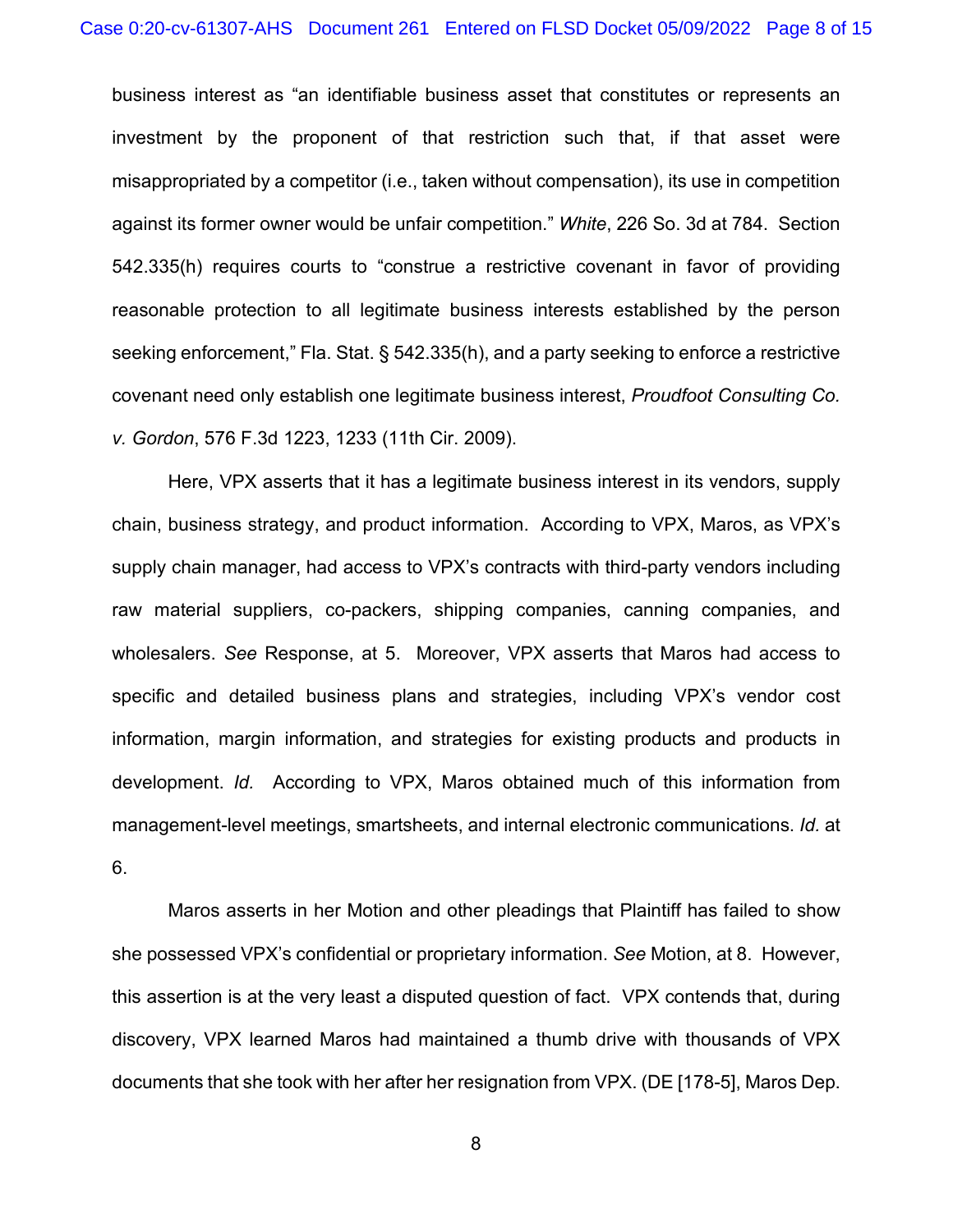150:5-7). Moreover, VPX alleges Maros did not return this thumb drive until VPX demanded it in the course of discovery *over one year after her resignation*. (DE [190] ¶ 20). According to VPX, the thumb drive contained various co-packaging services agreements and canning company agreements with detailed information regarding products, flavors, concentration formulas, detailed ratios, and vendor instructions. (DE [188-1], Bukovi Suppl. Decl., 1 15). VPX further contends the thumb drive also contained pricing by ingredient and flavor, a process document containing specific customer information for specific distributors, and a process sequence and schedule that was the product of distributor negotiations. *Id.* Furthermore, VPX asserts that it learned Maros had forwarded work emails to her personal email account regarding (i) regulatory issues pertaining to co-packer procedures and (ii) an in-house "cheat sheet" containing projections and issues specific to certain products. *See* Response, at 7.

VPX contends that most, if not all, of these materials are the product of significant time and labor by the company, and disclosure of this information to competitors, especially formula information and negotiated third-party agreements, would lead to unfair competition. Moreover, VPX contends that these and other confidential materials must remain confidential in order to maintain VPX's reputation and goodwill with its third-party vendors, which is paramount to VPX. *Id.* According to VPX, Maros' conduct here is especially problematic because Elegance Brands, the company which Maros joined after leaving VPX, has products that compete with those of VPX. *See id.* at 7–8.

The Court agrees that the materials cited by VPX likely constitute valuable confidential business information—a legitimate business interest. This conclusion is especially strengthened given the Florida Supreme Court's instruction to "examine the particular business plans, strategies, and relationships of a company in determining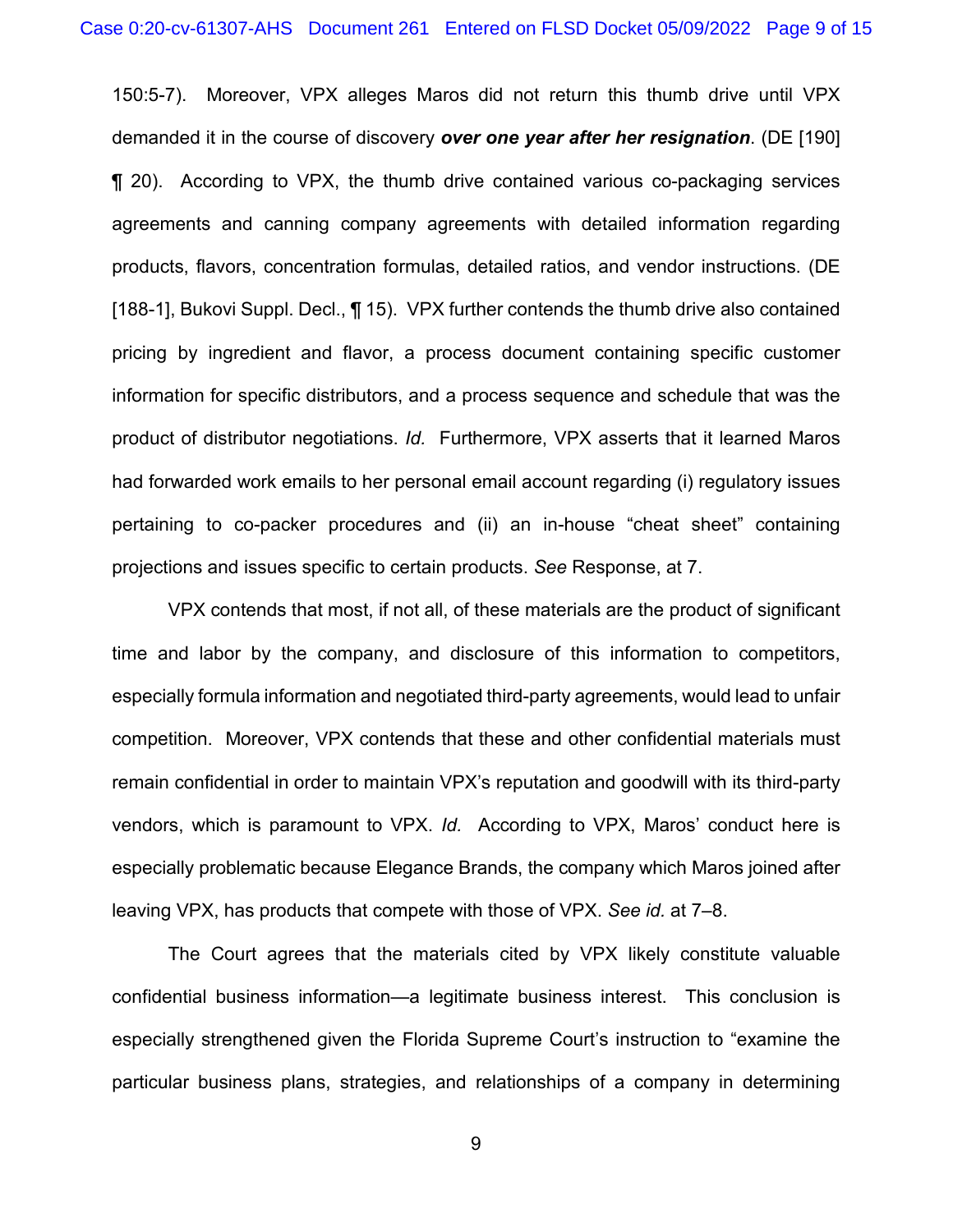whether they qualify as a business interest worthy of protection," *Infinity Home Care*, 180 So. 3d at 1065, and to view legitimate business interests as any "identifiable business asset" that "represents an investment by the proponent" that would cause unfair competition if misappropriated by a competitor, *White*, 226 So. 3d at 784. Using basic common sense, VPX's business plans, negotiated agreements with specific third-parties, product formulas and design, business strategy, among others, all are presumably the product of VPX's invested time and labor. If a competitor such as Elegance Brands obtained any of the above, it would likely create a grossly unfair competitive advantage in a highly competitive market. A competitor could potentially short-cut the distributor and supplier contracting process, design and produce highly similar products using VPX's formulae, or undercut VPX's overall business strategy and plans. Accordingly, at the very least, there are genuine issues of material fact whether VPX's confidential business information constitutes a legitimate business interest justifying the restrictive covenant.

#### 2. Contractually Specified Restraint

The Court next determines whether the contractually specified restraints are reasonably necessary to protect VPX's legitimate business interests. Maros' agreement contains several general covenants and restrictions that appear reasonably necessary to protect VPX's confidential business information. The agreement generally prohibits disclosure of confidential information and contains provisions relating to trade secrets and intellectual property. *See* (DE [76-4], at 3–4). The agreement contains a one-year noncompete that is limited to competitors of VPX and positions of the same or similar capacity that Maros held at VPX. See id. at 4–5.<sup>2</sup> Finally, the agreement contains several provisions related to breach of the foregoing, including contractual remedies of injunctive

<sup>&</sup>lt;sup>2</sup> At this point in the litigation, the non-compete provision has expired.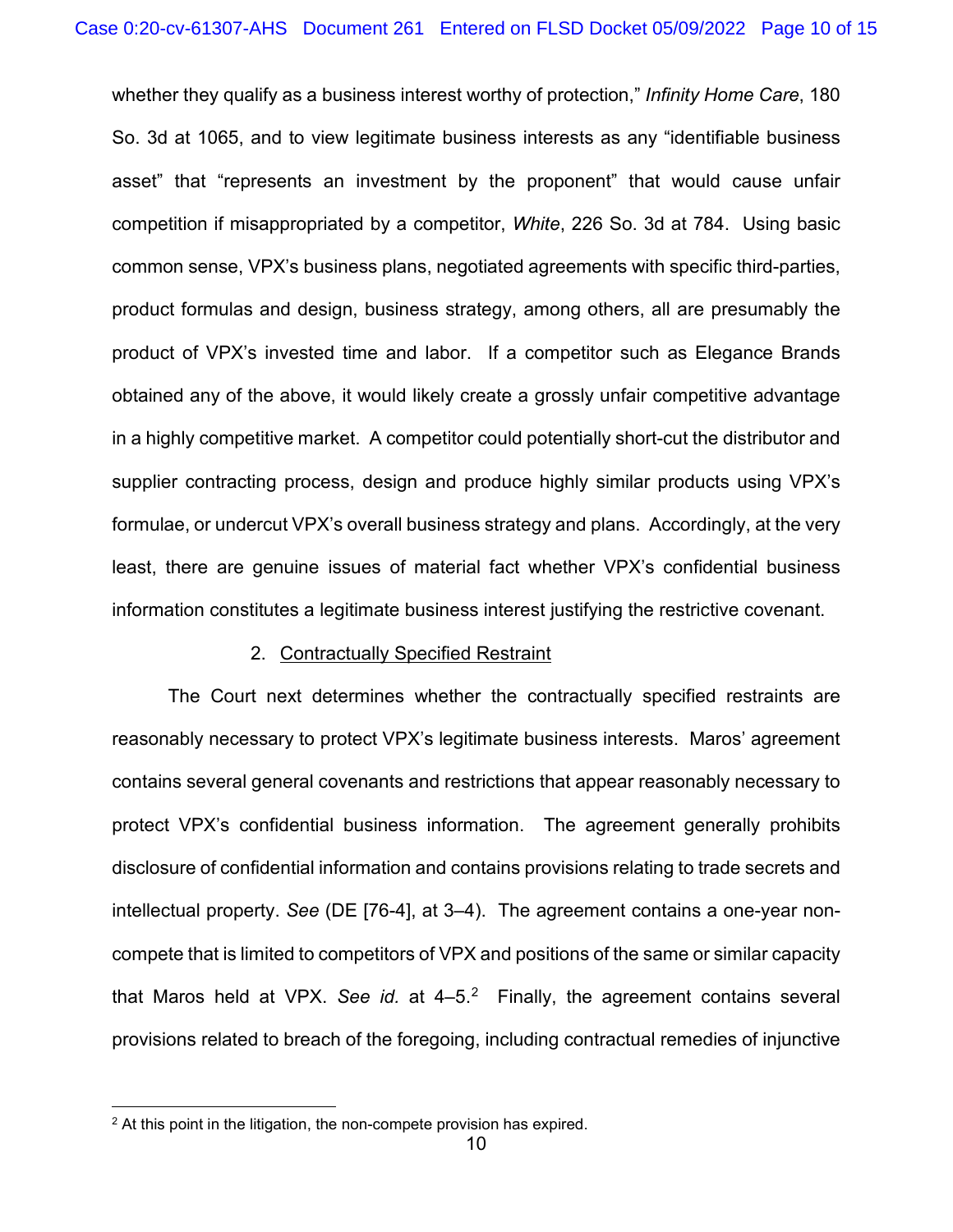relief, liquidated damages, and other remedies. *See id.* at 5–7. All these provisions appear to be tailored to VPX's concerns regarding protecting confidential business information. Therefore, the Court finds there are, at the very least, genuine issues of material fact whether the contractually specified restraints are reasonably necessary to protect VPX's legitimate business interests. Accordingly, the Court finds there are genuine issues of material fact whether VPX's restrictive covenants are enforceable.

## **C. Breach of the Restrictive Covenant**

The Court next analyzes whether Maros breached the restrictive covenants contained in her agreement. The facts VPX alleges suggest she breached the noncompete provision by joining a competitor in a similar role to that which she held at VPX managing supply chain and procurement logistics. *Supra* section III.B.1; *see* (DE [190] ¶ 9). More critically, the facts VPX alleges indicate Maros breached the confidential information non-disclosure provisions by removing and maintaining confidential materials, agreements, emails, product information, etc. after she departed VPX. *Supra* section III.B.1.; *see* (DE [76-4], at 4). Accordingly, the Court finds there are, at the very least, genuine issues of material fact whether Maros breached the restrictive covenants contained in her agreement.

### **D. Permanent Injunction**

Fla. Stat. § 542.335(j) provides that "[a] court shall enforce a restrictive covenant by any appropriate and effective remedy, including, but not limited to, temporary and permanent injunctions." Section 7.B(i) of the agreement provides that "in the event of any [breach of the agreement], [Maros] agrees that the Company, in addition to such other remedies which may be available, will . . . have the right to both temporary and permanent injunctive relief . . . ." (DE [76-4], at 7). "To obtain a permanent injunction, a plaintiff must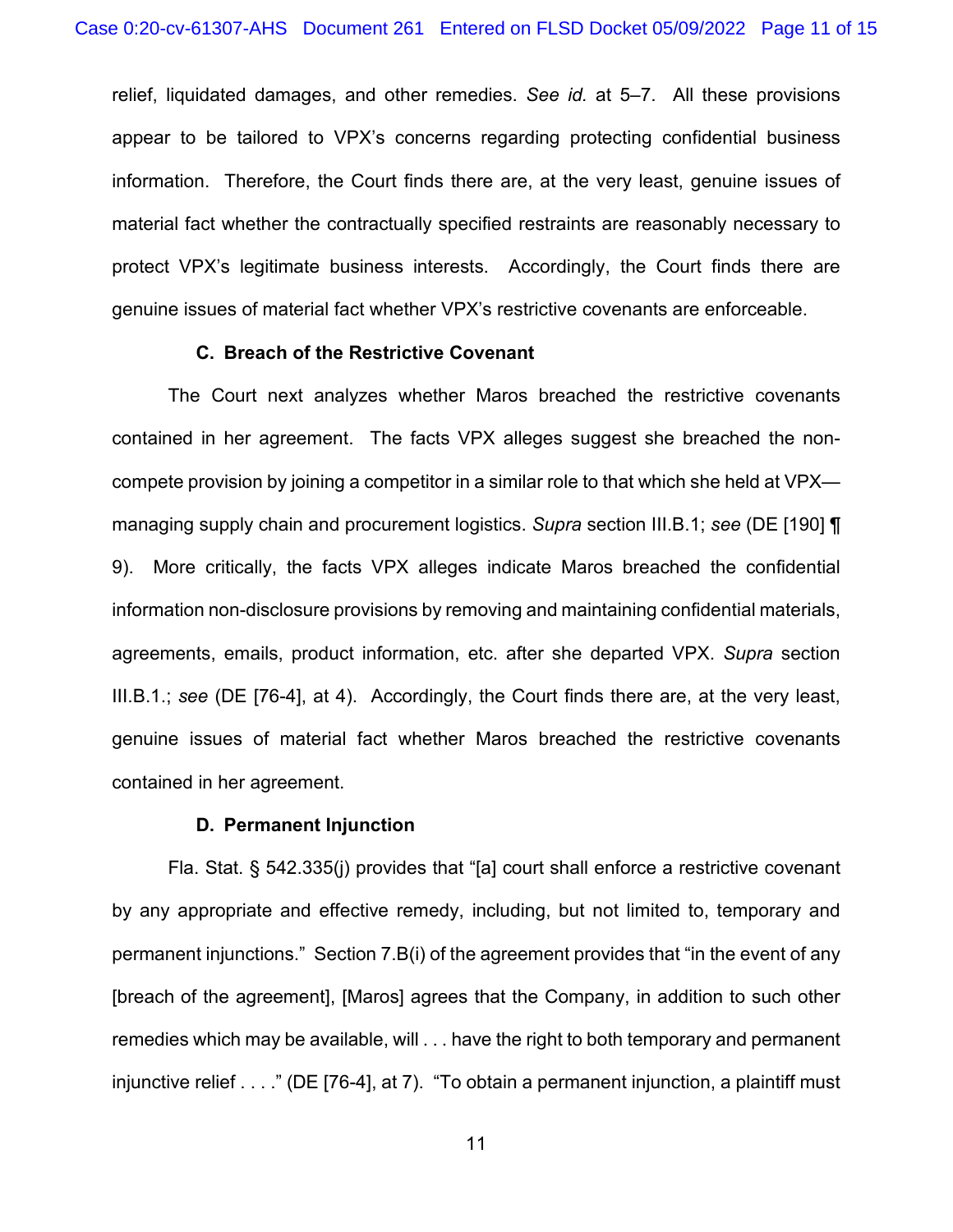show (1) that he has suffered an irreparable injury; (2) that his remedies at law are inadequate; (3) that the balance of hardships weighs in his favor; and (4) that a permanent injunction would not disserve the public interest." *Barrett v. Walker Cty. School Dist.*, 872 F.3d 1209, 1229 (11th Cir. 2017) (citations omitted). Fla. Stat. § 524.335(j) adds that the "violation of an enforceable restrictive covenant creates a presumption of irreparable injury to the person seeking enforcement . . . ."

Notwithstanding the presumption of irreparable harm, VPX identifies additional facts in support. VPX alleges that Maros took voluminous confidential and proprietary documents with her from VPX and maintained possession of said materials while working for Elegance. (DE [190] ¶¶ 13, 14, 19). According to VPX, it is unclear whether Maros has fully divested herself of the VPX materials because, earlier in the litigation, she signed a sworn declaration falsely claiming that she had never obtained any of VPX's confidential information, let alone taken them with her. *See* (DE [190] ¶ 26). VPX asserts that, only after extensive discovery, was it discovered that she had possession of the thumb drive containing VPX materials. *See* Response, at 10. VPX argues that a permanent injunction is necessary to ensure that VPX is protected from Maros' continued possession of VPX materials. *Id.*

The Court agrees. The permanent injunction appears narrow in scope because it only prevents Maros from using any VPX materials she still has. To the extent Maros has no VPX materials, the injunction will be entirely irrelevant to her. It is evident and obvious that potential disclosure or use by Maros in her individual capacity or capacity as an employee of a competitor or other firm could cause irreparable injury to VPX by divulging confidential information regarding current products, products in development, vendor or distributor agreements, etc., which could resultantly cause unfair competition. Other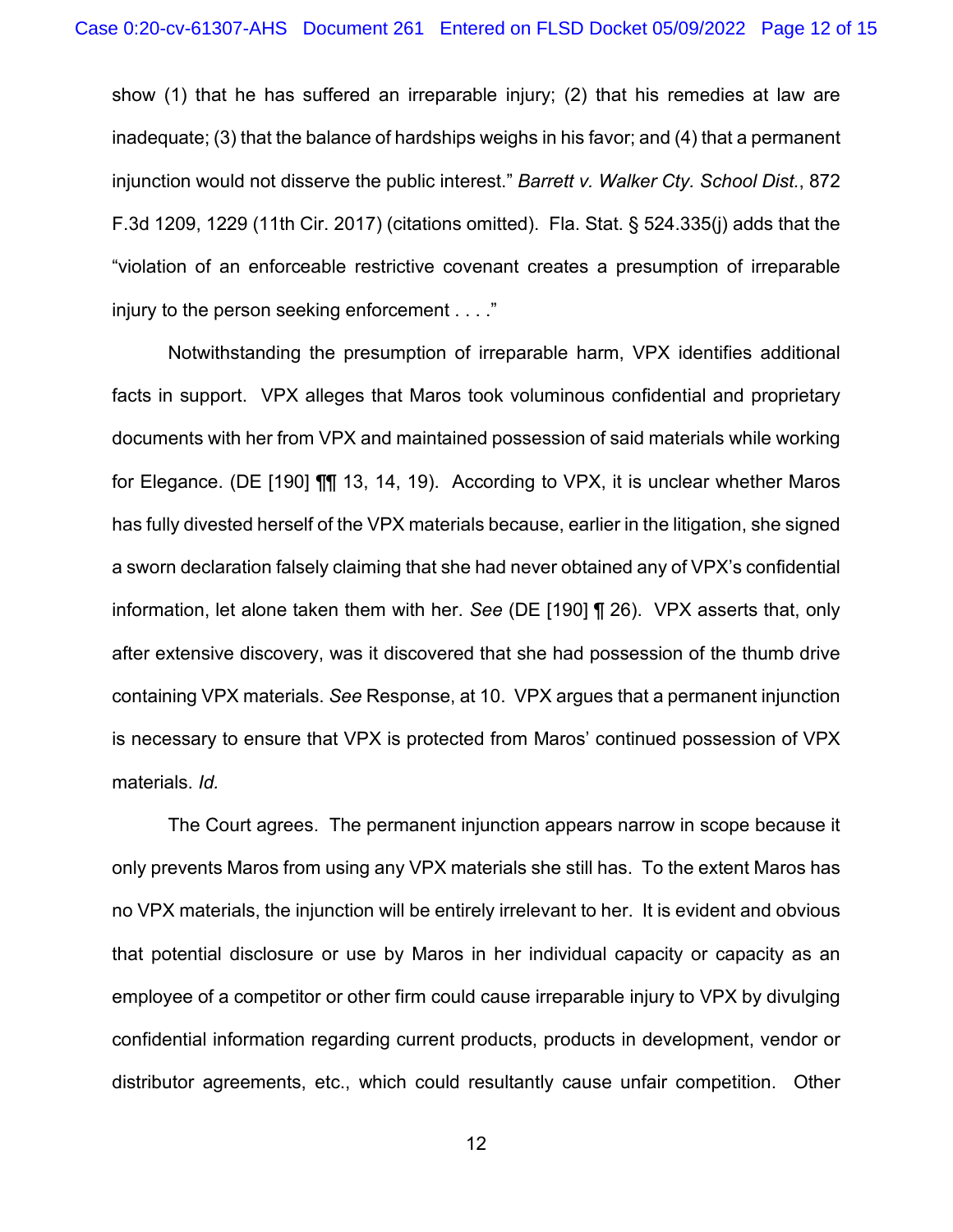remedies at law are likely inadequate to prevent future use of VPX's confidential materials because money damages or other relief cannot account for potential harm done in the future—which may or may not occur if Maros later decides to use VPX materials. Moreover, the injunction would strongly disincentivize Maros to do so.

Maros relies on several cases to argue the injunction is not warranted. She argues *Austin v. Mid State Fire Equipment of Cent. Florida, Inc.*, 727 So. 2d 1097 (Fla. 5th D.C.A. 1999) supports her position that the injunction is overbroad. However, that case found an injunction overbroad because, in addition to mandating non-disclosure of the former employer's customers and pricing information, the injunction entirely prevented the individual from working for any new fire equipment company as a service technician. *Id.* at 1098. Here, VPX is only seeking to enjoin Maros from maintaining, using, or disseminating confidential and proprietary VPX materials. The one-year non-compete provision has already passed, and was itself, limited in scope. Accordingly, *Austin* is of no avail to Maros.

Similarly, Maros argues that *Passalacqua v. Naviant, Inc.*, 844 So. 2d 792 (Fla. 4th DCA 2003) supports her position that the injunction is improper. *Passalacqua* found no legitimate business interest present because the cold-calling processes at issue were generic and widely available. *Id.* at 795–97. Moreover, the defendants there did not take any proprietary or confidential information. *Id.* Here, VPX alleges that it possesses legitimate business interests and that Maros improperly took possession of VPX confidential materials. *Supra* sections III.B.1. and III.C. Thus, *Passalacqua* does not support Maros' position.

The balance of hardships appears to weigh in favor of VPX. As VPX argues, Maros pointed to no evidence as to how she would be harmed from an injunction that simply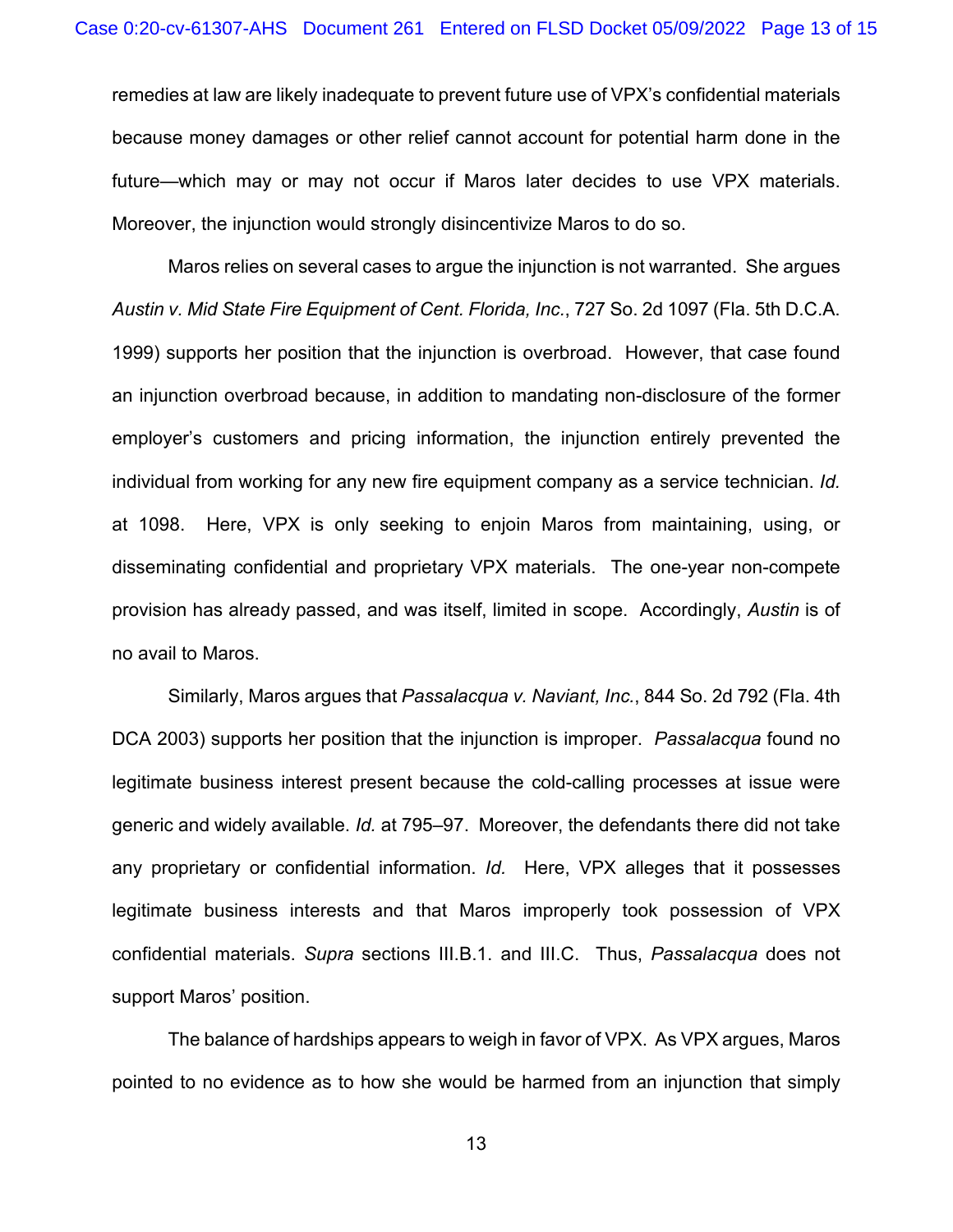prohibits her from further maintenance, use, or dissemination of VPX confidential materials. *See* Response, at 12. VPX claims it will suffer hardship if Maros uses or discloses VPX's confidential information to competitors because this could cause unfair competition for VPX in the energy drink market. *Id.* Additionally, the non-compete provision cannot cause any hardship to Maros because it is expired and thus would not be part of the injunction. Therefore, the Court finds the balance of hardships likely weighs in favor of VPX. Accordingly, the Court finds there are, at the very least, genuine issues of material fact whether a permanent injunction barring Maros from maintaining, using, or disseminating confidential VPX materials is warranted.

#### **E. Damages**

To reiterate, Fla. Stat. § 542.335(j) provides that "[a] court shall enforce a restrictive covenant by *any appropriate and effective remedy* . . . ." (emphasis added). Defendant Maros asserts that VPX has not proven the existence of any injury stemming from Maros' conduct after leaving VPX. *See* Motion, at 5. VPX responds by asserting that it has in fact suffered damages because of Maros' breaches. *See* Response, at 16–20. Specifically, VPX asserts it has incurred substantial attorney fees in bringing this action to enforce the restrictive covenant. (DE [76-4] ¶ 20). VPX notes that these attorney fees are rewardable pursuant to the terms of Maros' agreement. *Id.* Moreover, VPX adds that the agreement also provides for liquidated damages. *See* Response, at 17. VPX further argues it suffered injury from paying out wages to Maros while she was working for Elegance. *Id.* at 18. And VPX explains it is also entitled to receive back the relocation expenses it paid to Maros because she did not remain employed for a full 12 months pursuant to her employment contract. *Id.*

At this stage, the Court need only address Maros' argument that VPX has not